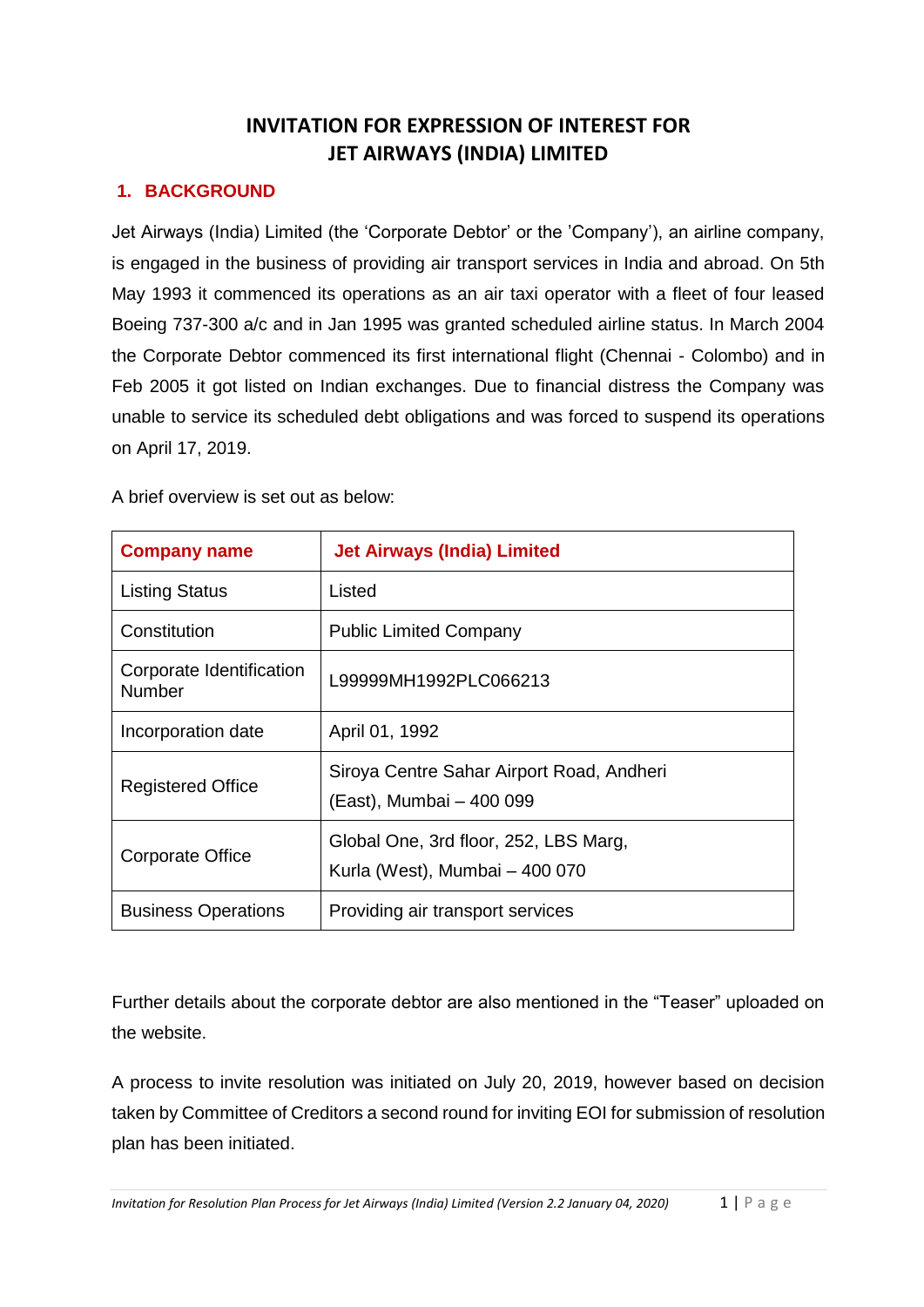The brief particulars of the invitation for Expression of Interest ("EOI"), published in accordance with regulation 36A(2) of the Insolvency and Bankruptcy Board of India (Insolvency Resolution Process For Corporate Persons) Regulations, 2016 in relation to the timelines for submission of Expression of Interest are set out below:

| <b>S. No.</b> | <b>Particulars</b>                                                        | <b>Date</b>                                        |
|---------------|---------------------------------------------------------------------------|----------------------------------------------------|
| 1             | Insolvency Commencement Date for Jet<br>Airways (India) Limited           | June 20, 2019                                      |
| 2             | Date of publication of invitation for<br>expression of interest (Round 2) | December 22, 2019<br>I.<br>ΙΙ.<br>January 04, 2020 |
| 3             | Last date for submission of expression of<br>interest                     | January 15, 2020                                   |

# **2. TRANSACTION PROCESS**

The transaction process for the Corporate Debtor as aforesaid shall follow the following steps:

- a) Submission of EoI(s) along with all relevant documents (as per formats provided in this document) by Prospective Resolution Applicants ("**PRAs**") (January 15, 2020)
- b) Shortlisting of eligible PRAs ("**Eligible PRAs**") by the Resolution Professional ("**RP**")
- c) Issue of provisional list of Eligible PRAs ("**Provisional List**") (January 18, 2020)
- d) Objections to Provisional List to be submitted (January 23, 2020)
- e) Issuance of final list of Eligible PRAs ("**Final List**") to the CoC (January 27, 2020)
- f) Circulation of Information Memorandum ("**IM**"), Evaluation Matrix ("**EM**") and Request for Resolution Plan ("**RFP**") (January 18, 2020).
- g) Access to VDR provided to Eligible PRAs (please refer to "Annexure F" for process and guidelines on VDR access and conduct of due diligence by prospective RAs).
- h) Submission of Resolution Plan(s) by RAs along with and all relevant documents to be specified in the RFP document (to be released in due course).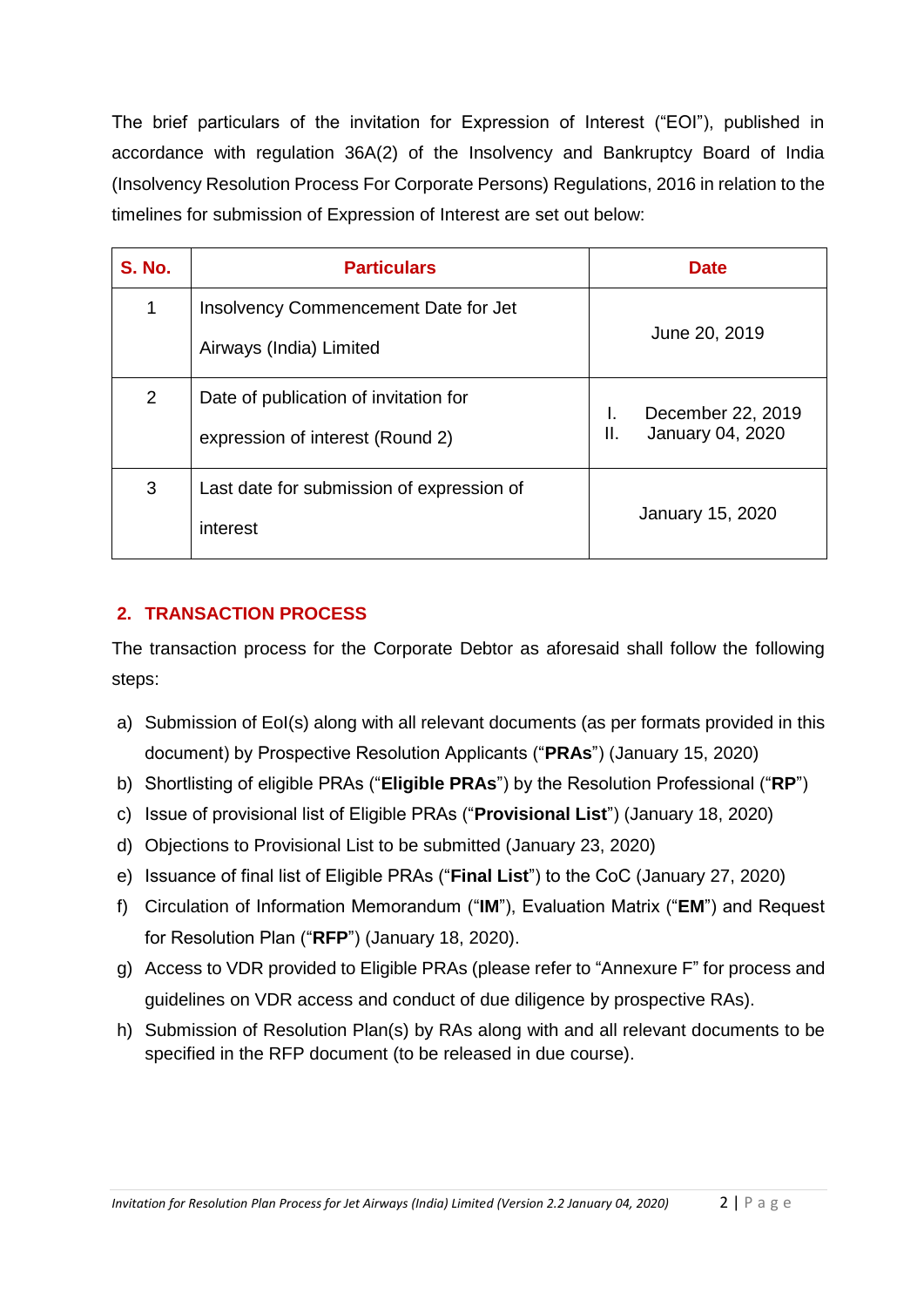# **3. INVITATION FOR EXPRESSION OF INTEREST:**

- a. EoI in the format set out in Annexure 'A' is invited in a plain sealed envelope labelled "Expression of Interest for Jet Airways (India) Limited".
- b. Applicants must meet the Eligibility Criteria set out as Annexure 'B'.
- c. Applicants must submit the EoI along with the supporting documents set out as Annexure 'C'.
- d. Applicants must submit the details set out in Annexure 'D'.
- e. Applicants (including consortium members) must submit the undertaking set out in 'Annexure E'
- f. Applicants must submit the power of attorney set out in 'Annexure G' in case applicants constitute a consortium.
- g. A soft copy of EoI along with annexures stated above shall be mailed to: [Fly.Jetairways@in.gt.com](mailto:Fly.Jetairways@in.gt.com) and [jal.rp@sbicaps.com.](mailto:jal.rp@sbicaps.com)
- h. Applicant shall submit the plain sealed envelope containing a complete set of the documents for the EoI in hard copy stated above, to the below mentioned address by speed post/ registered post or by hand delivery to an authorised representative of the resolution professional.

# **Ashish Chhawchharia Resolution Professional Jet Airways (India) Limited, Global One, 3rd floor, 252, LBS Marg, Kurla (West), Mumbai – 400 070**

i. EoIs not fulfilling the above conditions are liable to be disqualified without any further communication.

### **NOTE**

1) The resolution professional ("**RP**") and the committee of creditors ("**CoC**") have the right to cancel or modify the process without assigning any reason and without any liability. This is not an offer document and is issued with no commitment. Applicants should regularly visit the website of the Company, <http://www.jetairways.com/insolvencyproceedings/> to keep themselves updated on clarifications/ amendments/ time-extensions, if any.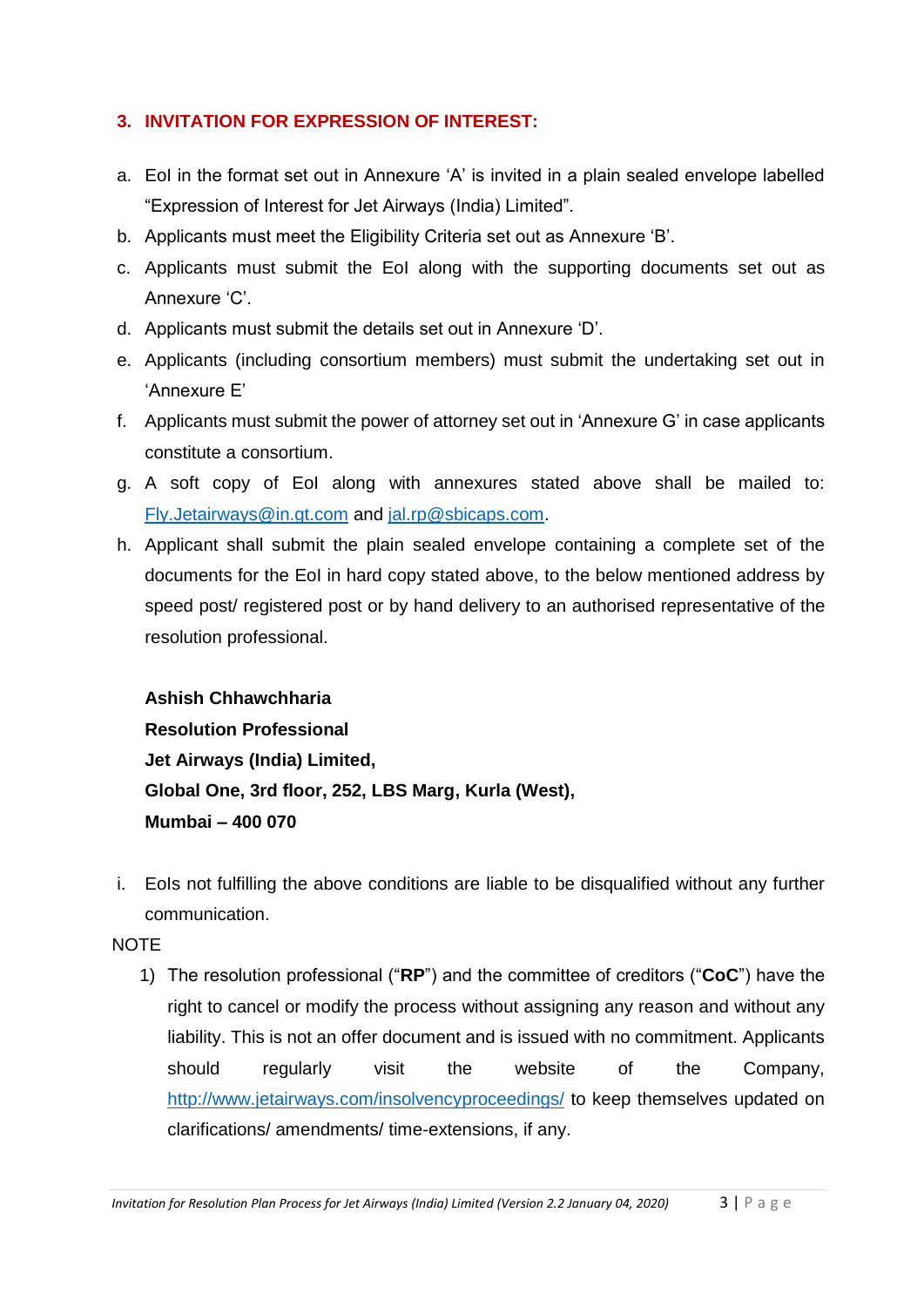- 2) The RP and the CoC reserve the right to withdraw the invitation for EoI and change or vary any part thereof at any stage and also reserve the right to disqualify any potential bidder, without assigning any reason and without incurring any liability, should it be so necessary at any stage.
- 3) No oral conversations or agreements with the RP, advisor to the RP or any official, agent or employee of the RP, the Company or any member of the CoC shall affect or modify any terms of this invitation for EoI.
- 4) Neither the PRAs nor any of representatives of the PRAs shall have any claims whatsoever against the RP or any member of the CoC or any of their directors, officials, agents, advisors or employees arising out of or relating to this invitation for EoI.
- 5) By submitting an EoI, each PRA shall be deemed to acknowledge that it has carefully read the entire invitation for EoI and has fully informed itself as to all existing conditions and limitations.

Ah .........

**Ashish Chhawchharia** Resolution Professional (IBBI/IPA-001/IP-P00294/2017-18/10538)

Email: [RP.Jetairways@in.gt.com](mailto:RP.Jetairways@in.gt.com)

Registered address of IP with IBBI: Grant Thornton 10C Hungerford Street, Kolkata – 700017 E: [ashish.chhawchharia@in.gt.com](mailto:ashish.chhawchharia@in.gt.com) For Jet Airways (India) Limited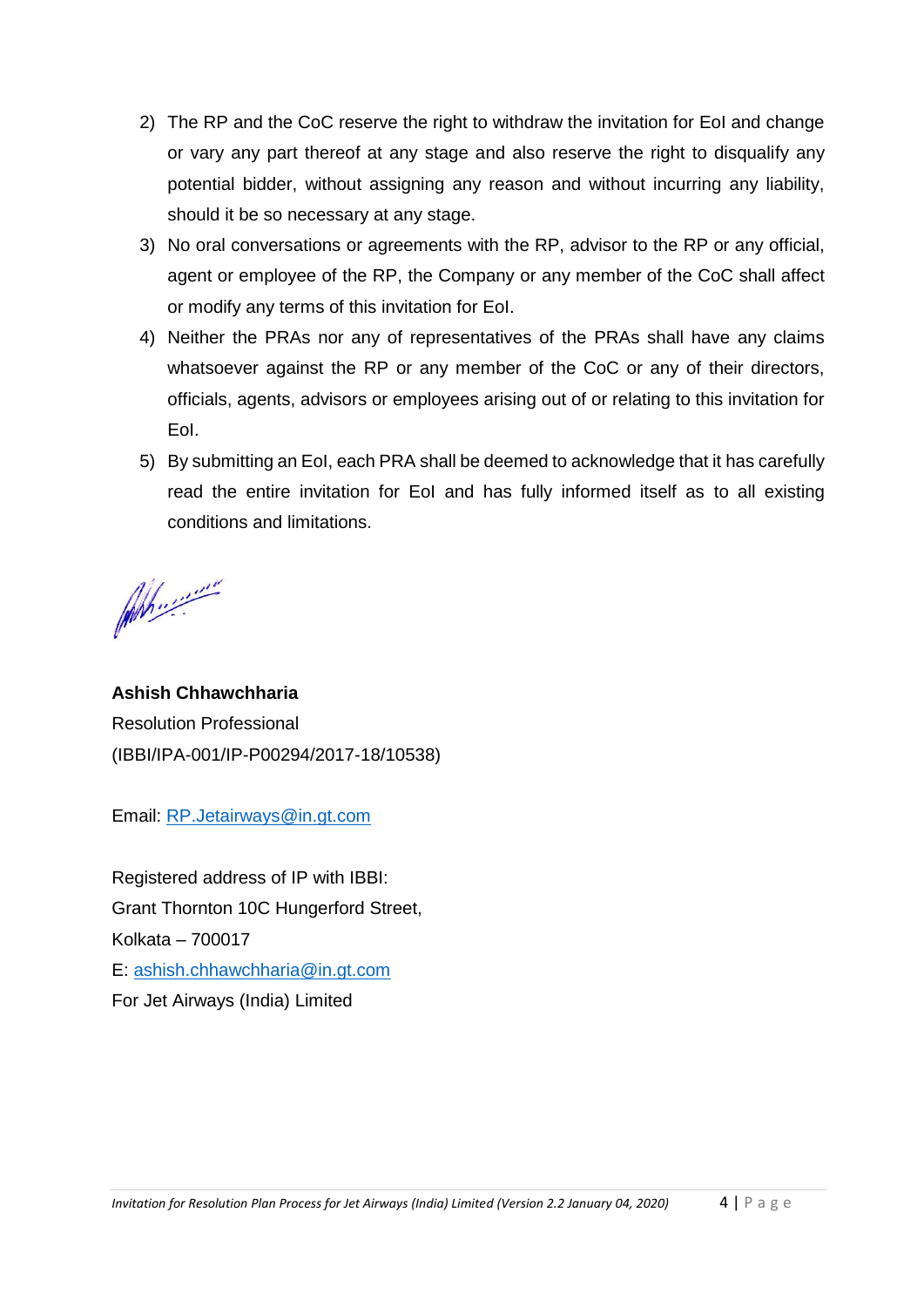# **ANNEXURE A**

## **Format of Expression of Interest**

[On the letter head of the entity/ lead member submitting the EoI]

**Date: \_\_\_\_\_\_\_\_\_\_\_\_\_\_\_\_\_**

## **Ashish Chhawchharia**

Resolution Professional for Jet Airways (India) Limited, Global One, 3rd floor, 252, LBS Marg, Kurla (West), Mumbai – 400 070

# **E-mail ID:** [fly.Jetairways@in.gt.com](mailto:fly.Jetairways@in.gt.com) and [jal.rp@sbicaps.com](mailto:jal.rp@sbicaps.com)

# **Subject: Expression of Interest** ("EoI") for submitting Resolution Plan for Jet Airways (India) Limited ("**Corporate Debtor**") undergoing Corporate Insolvency Resolution Process ("**CIRP**").

Dear Sir,

In response to the public advertisement dated December 22, 2019 ("**Advertisement**") inviting EoI for submission of resolution plans for the Corporate Debtor undergoing corporate insolvency resolution process as per the provisions of the Insolvency and Bankruptcy Code, 2016 ("**IBC**"), we confirm that we have understood the eligibility criteria mentioned in Annexure B to the invitation for EoI and meet the necessary threshold and criteria mentioned therein and submit our EoI for submission of a resolution plan for the Corporate Debtor ("**Resolution Plan**").

Along with our EoI, we have also provided information and documents as required under the invitation for EoI in the prescribed formats.

We further undertake that the information furnished by us in this EoI and Annexures is true, correct, complete, and accurate and we agree and acknowledge that:

- a) the EoI and all its contents will be evaluated by the Resolution Professional ("RP") (on behalf of the Committee of Creditors ("CoC") of the Corporate Debtor to determine our eligibility to submit a Resolution Plan;
- b) the RP/ CoC reserve the right to determine at their sole discretion, whether or not we qualify for the submission of the proposal and may reject the EoI submitted by us without assigning any reason/without any liability whatsoever;
- c) the RP/ CoC reserve the right to request for additional information or clarification(s) from us for the purposes of the EoI and we shall promptly comply with such requirements. Failure to address the queries of the RP to his satisfaction or our non-responsiveness may lead to rejection of our EoI;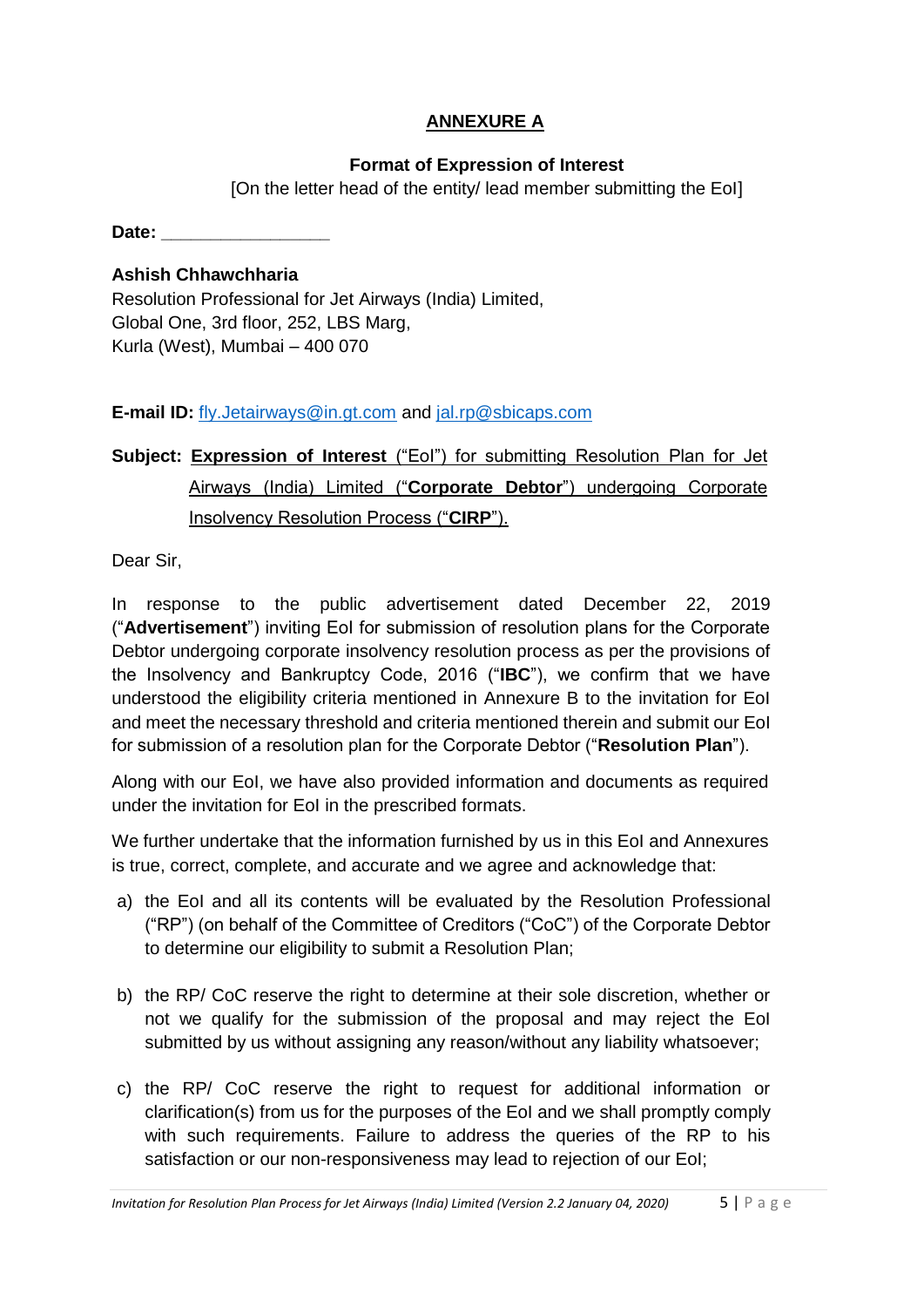- d) Meeting the qualification criteria set out in EoI alone does not automatically entitle us to participate in the process;
- e) We will continue to meet the eligibility criteria throughout the bid process, and any material adverse change affecting our/consortium's (or any of its members) eligibility or ability to submit a Resolution Plan shall be intimated immediately;
- f) We are not an ineligible person in terms of provisions of Section 29A of the IBC. We are a 'fit and proper' person and do not suffer from any legal disability to be a promoter entity of the Corporate Debtor under the applicable laws including listing agreements, stock exchange requirements and regulations and guidelines of the Securities and Exchange Board of India.

Yours Sincerely,

On behalf of [*Insert the name of the entity submitting the EoI*]

Signature:

Name of the signatory: Designation:

\_\_\_\_\_\_\_\_\_\_\_\_\_\_\_\_\_\_\_\_\_\_\_\_\_\_

Name of the entity:

Seal/Stamp of the entity (if any)

- *In case EoI is from a consortium Applicant, it shall be signed by each member of the Consortium.*
- *The person signing the EoI and other supporting documents should be an authorised signatory supported by necessary board resolutions/authorization letter.*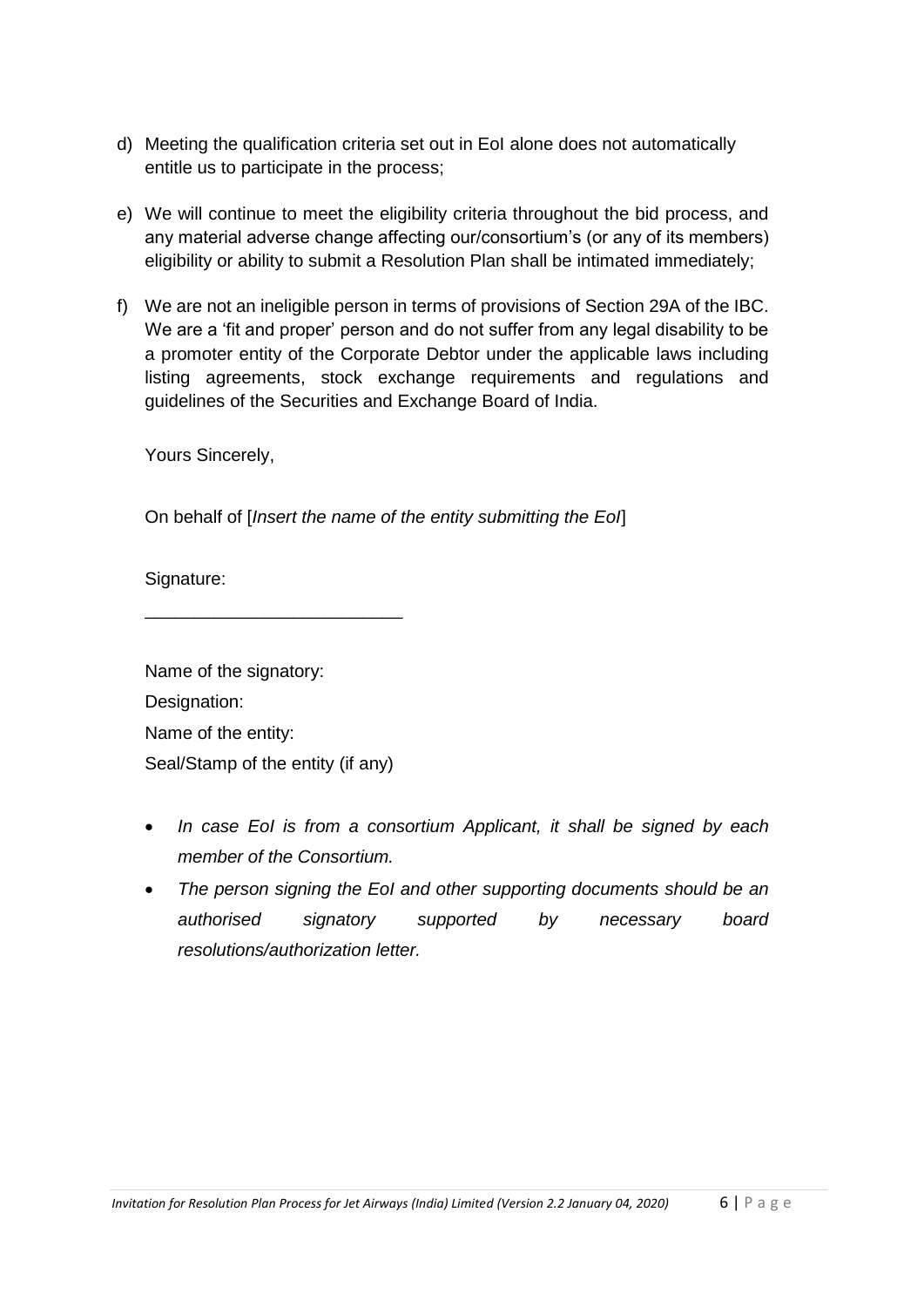## **ANNEXURE B**

#### **Eligibility Criteria**

(Set out in accordance with section 25(2)(h) of the Code)

- PRA can be strategic investors (SIs) and/or financial investors (FIs). Eligibility criteria for both SI and FI have been detailed below. FIs may include financial entities such as private equity funds, investment funds, or other pooled investment vehicles. Please note that this is an indicative list and is not exhaustive and has been presented for illustration purposes only.
- A PRA must demonstrate the criteria (the "Qualification Criteria"):
	- (i) In the event PRA is not a Consortium:
		- A. If the PRA is an SI, it must have:
			- a minimum Net Worth<sup>1</sup> INR 10,00,00,00,000 (Indian Rupees One Thousand Crore) in the immediately preceding financial year; **OR**
			- funds available for investment/deployment in Indian companies or Indian assets of INR 10,00,00,00,000 (Indian Rupees One Thousand Crore) or more in the immediately preceding completed financial year
			- B. If the PRA is FI, then it must have:
				- Minimum Asset Under Management (AUM) of INR 20,00,00,00,000 (Indian Rupees Two Thousand Crore) in the immediately preceding completed financial year; **OR**
				- Committed funds available for investment/deployment in Indian companies or Indian assets of INR 10,00,00,00,000 (Indian Rupees One Thousand Crore or more in the immediately preceding completed financial year.
	- (ii) In the event the PRA is a Consortium, it should fulfil the following requirements:
		- A. The consortium would be required to have a lead consortium member identified upfront which shall be the entity with the single largest equity participation in the consortium with authority to bind, represent and take decisions on behalf of the Consortium.
		- B. In the event the consortium is made up of body corporates, the net worth of the consortium shall be calculated as the weighted average of the net worth of the individual members (value of any negative parameter shall be considered as nil). Provided that only such portion of their net worth as is proportionate to their shareholding in the consortium will be considered towards the qualification criteria under the EOI.

 $\overline{a}$ 

<sup>&</sup>lt;sup>1</sup> Net worth = (paid up equity share capital) + (reserves & surplus) – (revaluation reserves) – (intangible assets) – (miscellaneous expenditure to the extent not written off & carry forward losses) based on consolidated financials at PRA's Level.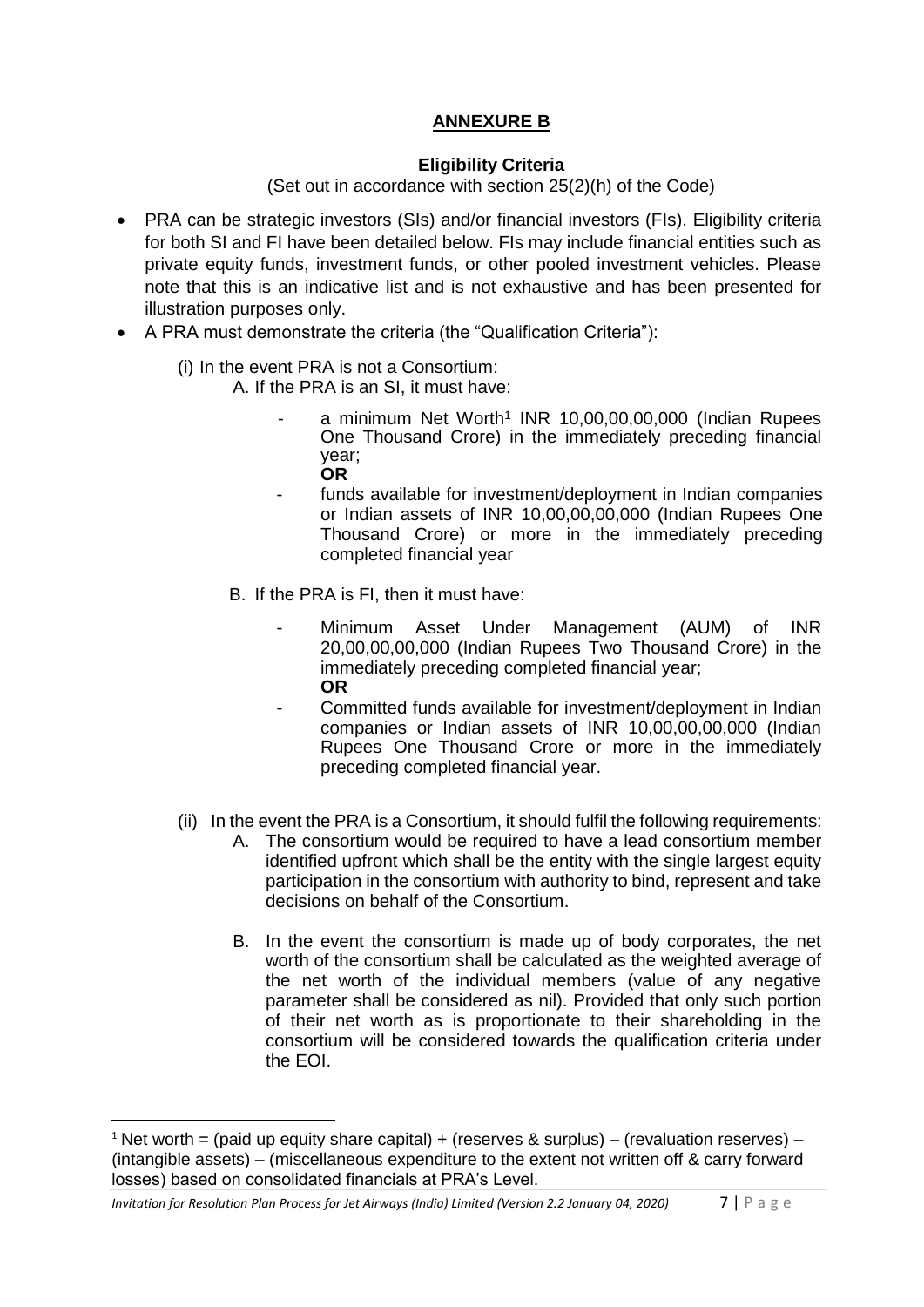C. In the event the consortium is made up of FIs the minimum AUM of consortium shall be calculated as weighted average of individual member's AUM or committed funds available for investment/deployment in Indian companies. Provided that only such portion of their AUM/committed funds as is proportionate to their shareholding in the consortium will be considered towards the qualification criteria under the EOI.

Consortium has funds available for investment/deployment in Indian companies or Indian assets of INR 10,00,00,00,000 (Indian Rupees One Thousand Crore) or more in the immediately preceding completed financial year. In such instance, the Qualification Criteria pertaining to Net-worth or AUM need not be testified.

- D. In the event the consortium is made up of a mix of strategic investors & financial investors viz. comprising body corporates, FIs/funds/private equity investors/non-banking financial institutions/any such other applicants, the qualifying criteria shall be testified as follows – either the SI members should meet the eligibility criteria applicable to SIs based on their weighted share within the SI category or the FI members should meet the eligibility criteria applicable to FIs based on their weighted share within the FI category.
- E. In the event the lead consortium member is not in a position to enlist the other consortium members, then the lead consortium member shall be considered to be the sole PRA for the purpose of determining eligibility under the EoI.
- F. Any SI/FI can participate in only 1 (one) consortium or can submit only 1 (one) EOI.
- All the members of the consortium shall be jointly and severally responsible for legal compliance and compliance with the terms of the invitation for EoI, the RFP and the Resolution Plan.
- RP & CoC reserve the right to request further information for the purpose of determining eligibility and qualification of PRAs at any stage.
- Any entity which has been barred by the Central/ State Government/Ministry of Civil Aviation /Directorate General of Civil Aviation, or any entity acting jointly or in concert or controlled by them, from operating or engaging in the business of providing air transport services, as on the date of submission of the EOI, would not be eligible to submit the EOI, either individually or as member of a Consortium and if any such prohibition is imposed after the submission of the EoI, then such PRA shall be disqualified.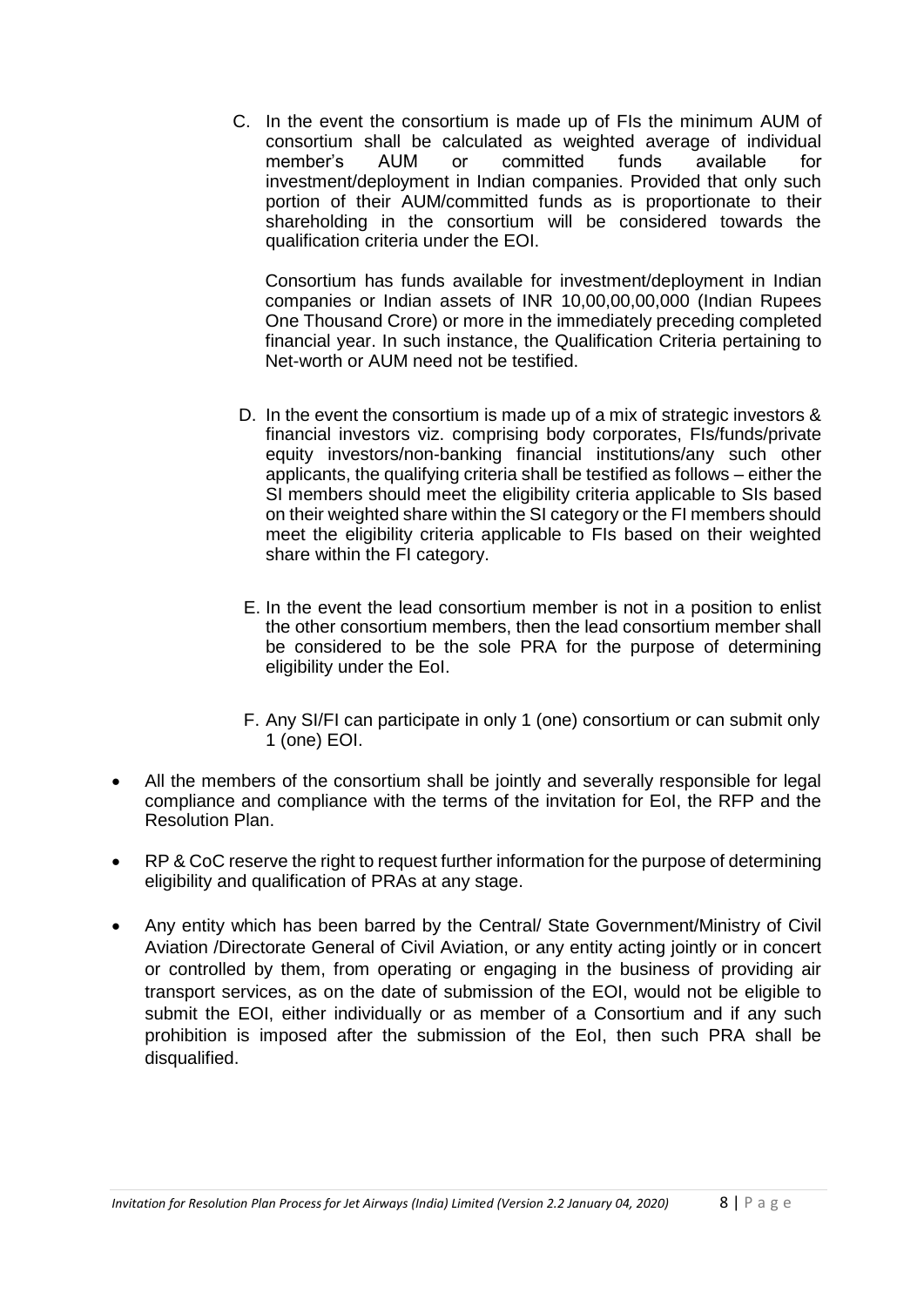# **ANNEXURE C**

#### **Documents to be submitted along with EoI**

|    | <b>Strategic Investor</b>                                                                                                                                                                                                                                                                                                                 | <b>Financial Investor</b>                                                                                                                                                                                                                                                                                 |
|----|-------------------------------------------------------------------------------------------------------------------------------------------------------------------------------------------------------------------------------------------------------------------------------------------------------------------------------------------|-----------------------------------------------------------------------------------------------------------------------------------------------------------------------------------------------------------------------------------------------------------------------------------------------------------|
| 1. | Profile of the PRA (As per Annexure D)                                                                                                                                                                                                                                                                                                    | Profile of the PRA(As per Annexure D)                                                                                                                                                                                                                                                                     |
| 2. | Copies of Certificate of Incorporation/<br>Constitutional<br>Registration<br>and<br>Documents (such as Memorandum of<br>Association, Article of Association)                                                                                                                                                                              | Copies of Certificate of Incorporation/<br>Constitutional<br>Registration<br>and<br>Documents (such as Memorandum of<br>Association, Article of Association)                                                                                                                                              |
| 3. | Audited financial statement at the end<br>of<br>immediately<br>the<br>preceding<br>completed financial year, but not earlier<br>than 31 <sup>st</sup> December 2018.                                                                                                                                                                      | Audited financial statement at the end<br>immediately<br>of<br>the<br>preceding<br>completed financial year, but not earlier<br>than 31 <sup>st</sup> December 2018.                                                                                                                                      |
| 4. | Certificate from Statutory Auditor or<br>Chartered Accountant or Company<br>equivalent<br>Secretary or<br>in.<br>the<br>jurisdiction of incorporation/registration<br>of the entity certifying tangible net<br>worth as at end of last 3 financial years<br>and committed funds not earlier than as<br>at 31 <sup>st</sup> December 2018. | Certificate from Statutory Auditor or<br>Chartered Accountant or Company<br>Secretary or equivalent<br>the<br>in<br>jurisdiction of incorporation of the entity<br>certifying AUM as at end of last 3<br>financial years and committed funds<br>not earlier than as at 31 <sup>st</sup> December<br>2018. |
| 5. | Undertaking duly executed on stamp<br>paper (As per Annexure E)                                                                                                                                                                                                                                                                           | Undertaking duly executed on stamp<br>paper (as per Annexure E)                                                                                                                                                                                                                                           |
| 6. | Affidavit by each SI confirming that the<br>entity is not ineligible to participate in<br>the corporate insolvency resolution<br>process under section 29A of the Code.                                                                                                                                                                   | Affidavit by each FI confirming that the<br>entity is not ineligible to participate in<br>the corporate insolvency resolution<br>process under section 29A of the Code.                                                                                                                                   |

#### **In case of a consortium:**

- *Power of attorney in the form set out in Annexure G must be submitted in case of a consortium*
- *The above documents including certificates are required for each of the consortium members.*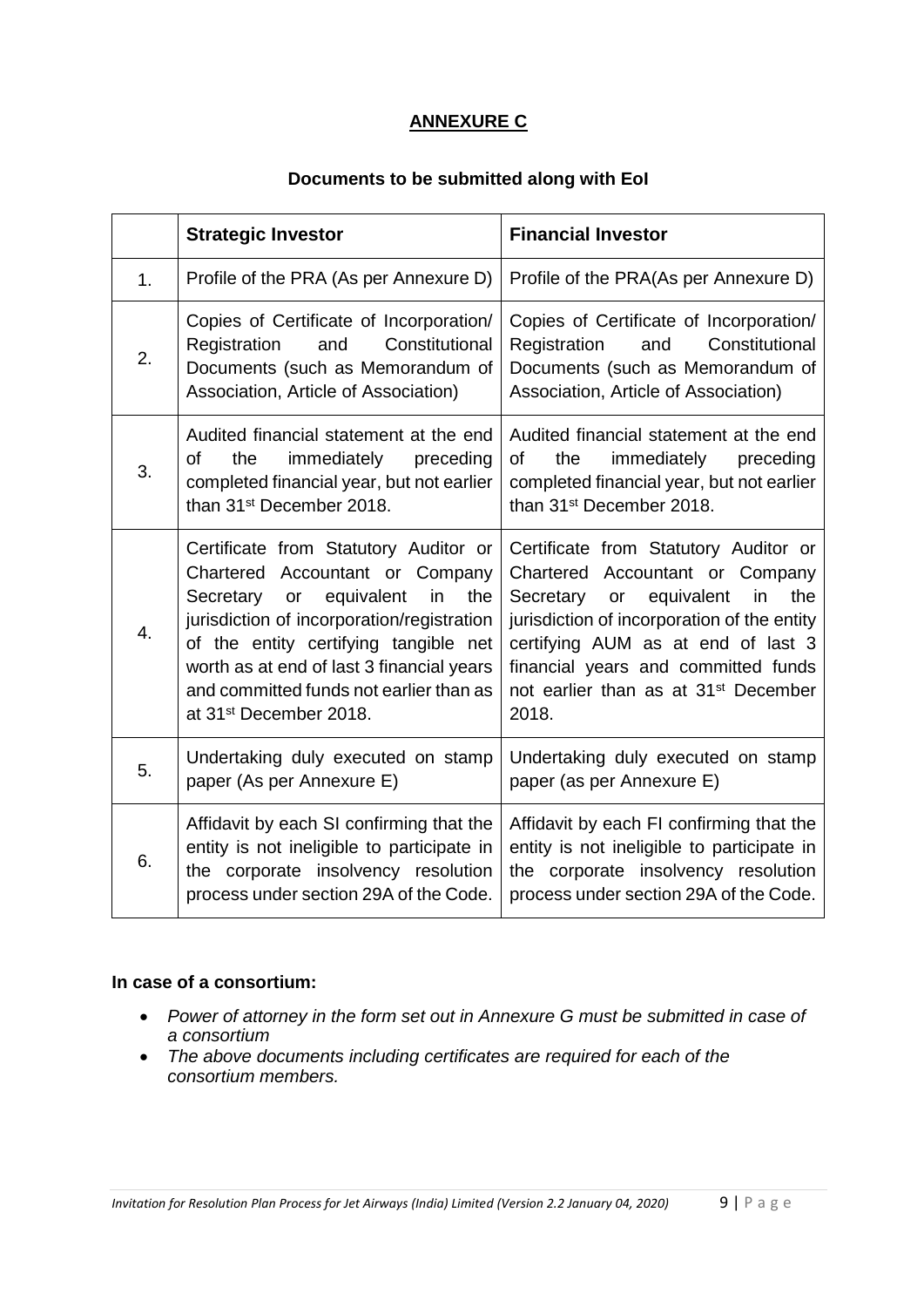### **Clarifications**

*1. How the weighted average for the net worth composition shall be derived in a scenario where the consortium is a mix of strategic investors and financial investors?*

As clarified in point 1 of Clause (ii) D of Annexure B above the consortium comprising a mix of Sis and FIs shall be testified either for SI members or FI members.

Given below are examples for illustrative purposes only –

i. Consortium comprises of 2 SI and 2 FI having following share in the consortium-

- a. SI1 40% (Lead Member) having Net worth of A
- b. SI2 20% having Net worth of B
- c. FI1 20% having AUM of C
- d. FI2 20% having AUM of D

**SI criteria** –

```
Net worth = (40%*A+ 20%*B) / (40%+20%)
```
**OR**

**FI criteria -**

```
AUM = (20%*C + 20%*D) / (20%+20%)
```
ii. Consortium comprises of 1 SI and 2 FI having following share in the consortium –

- a. SI1 30% having Net worth of A
- b. FI1 30% having AUM of B
- c. FI2 40% (Lead Member) having AUM of C

**SI criteria –**

**Net worth = (30%\*A) / (30%)**

**OR**

**FI criteria –**

**AUM = (40%\*C+ 30%\*B) / (40%+30%)**

### *2. Whether individual PRA's who have submitted separate EoI's can subsequently submit one resolution plan as a consortium?*

This query may be raised at the stage when the request for resolution plan has been released.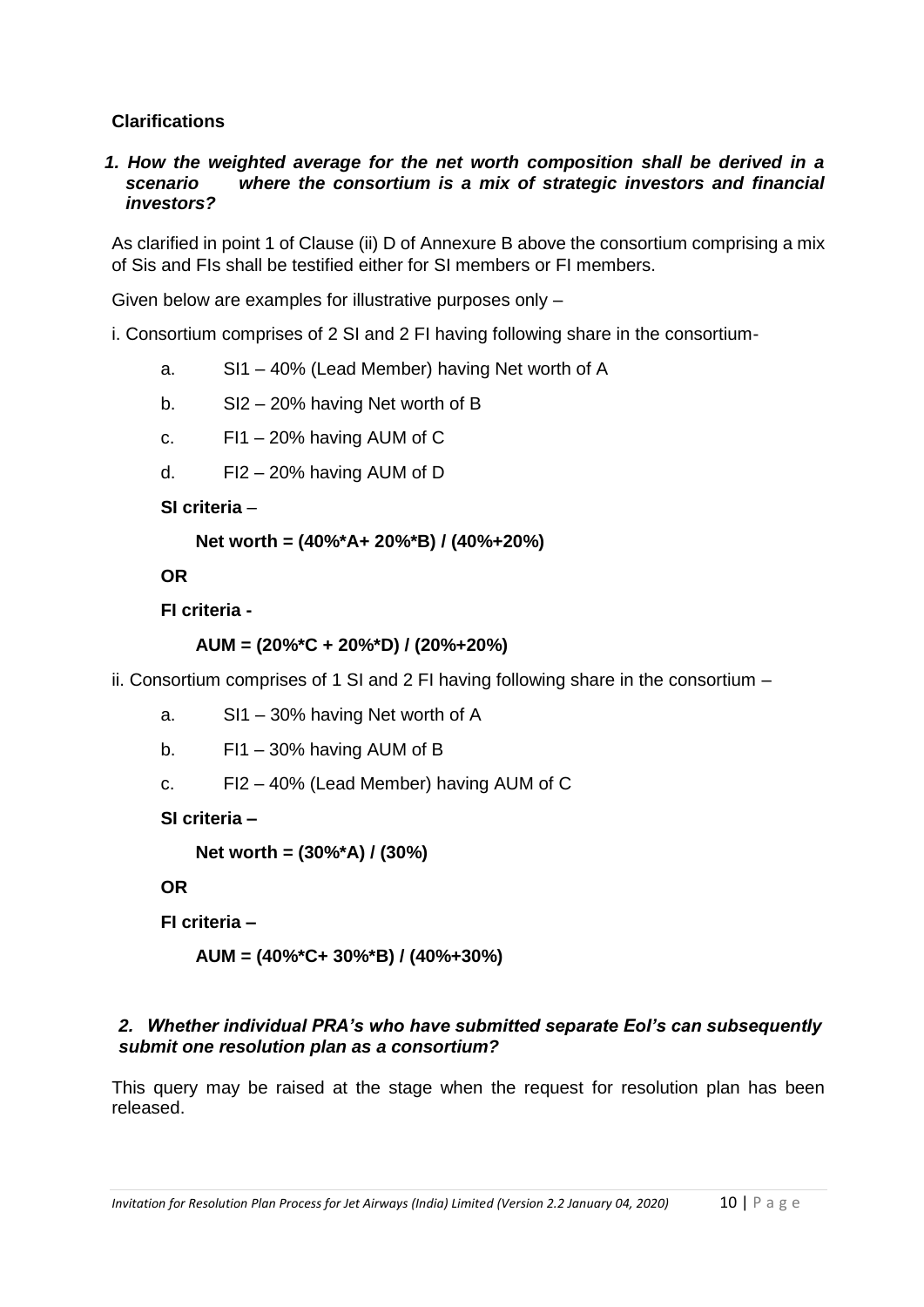#### *3. In the event of any relaxation of the norms for foreign direct investment in civil aviation sector and the consortium members wish to restructure their equity participation in Jet, would RP during the pendency of CIRP consider the same?*

The RP will be bound to abide by applicable law at all times and it may not be feasible to give a response in anticipation of any change in policy.

- *4. Introducing a new Special Purpose Vehicle after the submission of EoI. Please confirm whether this is permissible and whether the net worth of the SPV will be considered or that of the shareholders or members of such SPV?*
	- This query may be raised at the stage when the request for resolution plan has been released.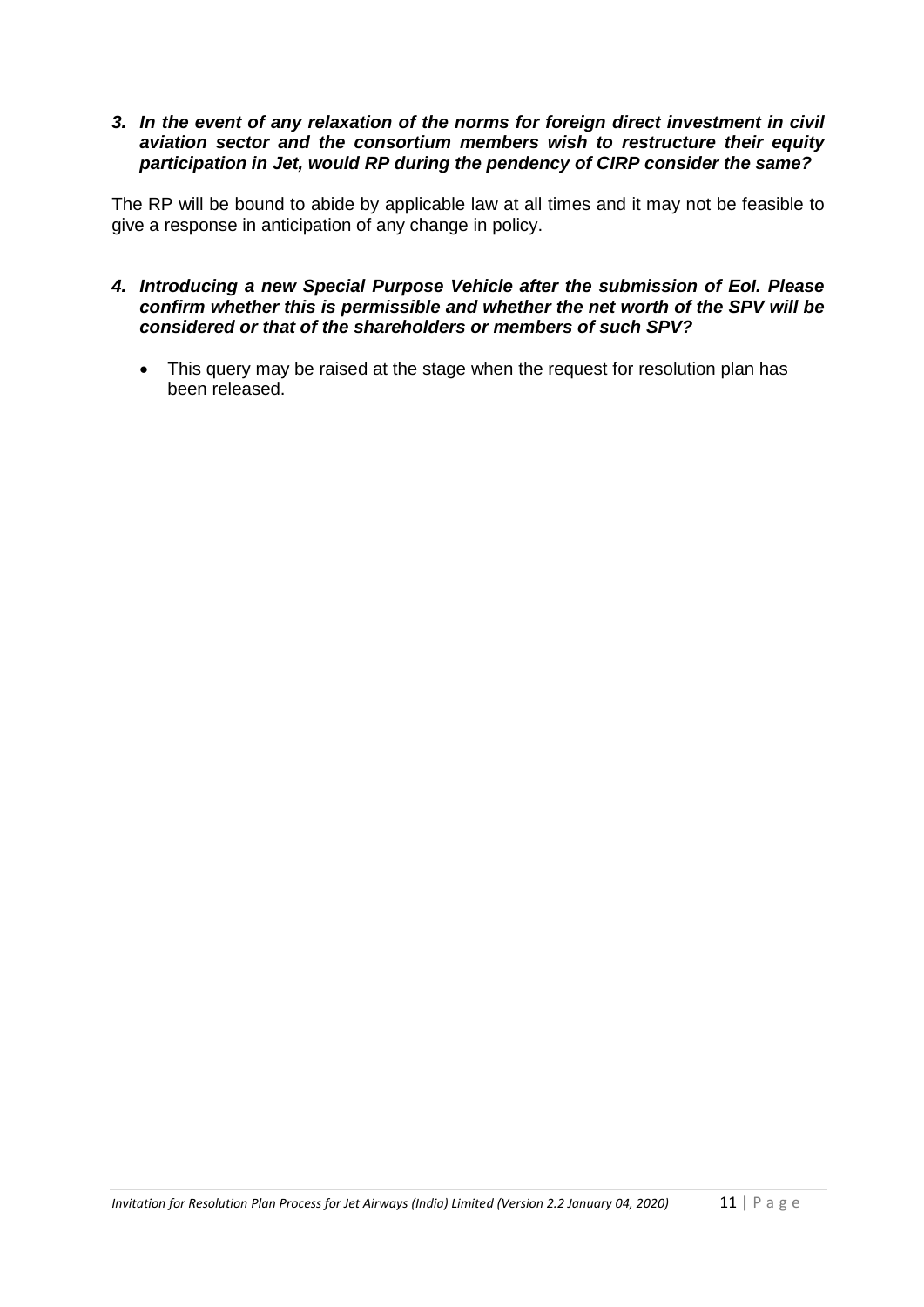## **ANNEXURE D**

### **Details of Potential Resolution Applicant**

*[Note: In case of consortium, the details set out below are to be provided for each of the members]*

#### **1. Name and address:**

- a. Name of the firm/ company/ organisation/partnership sole individual:
- b. Address:
- c. Telephone No:
- d. Fax:
- e. Email:

### **2. Date of Establishment/ Date of Birth (for sole individual):**

**3. Core Area of Expertise:**

#### **4. Contact Person:**

- a. Name:
- b. Designation:
- c. Telephone No:
- d. Email:

### **5. Experience of the Company in the relevant sector.**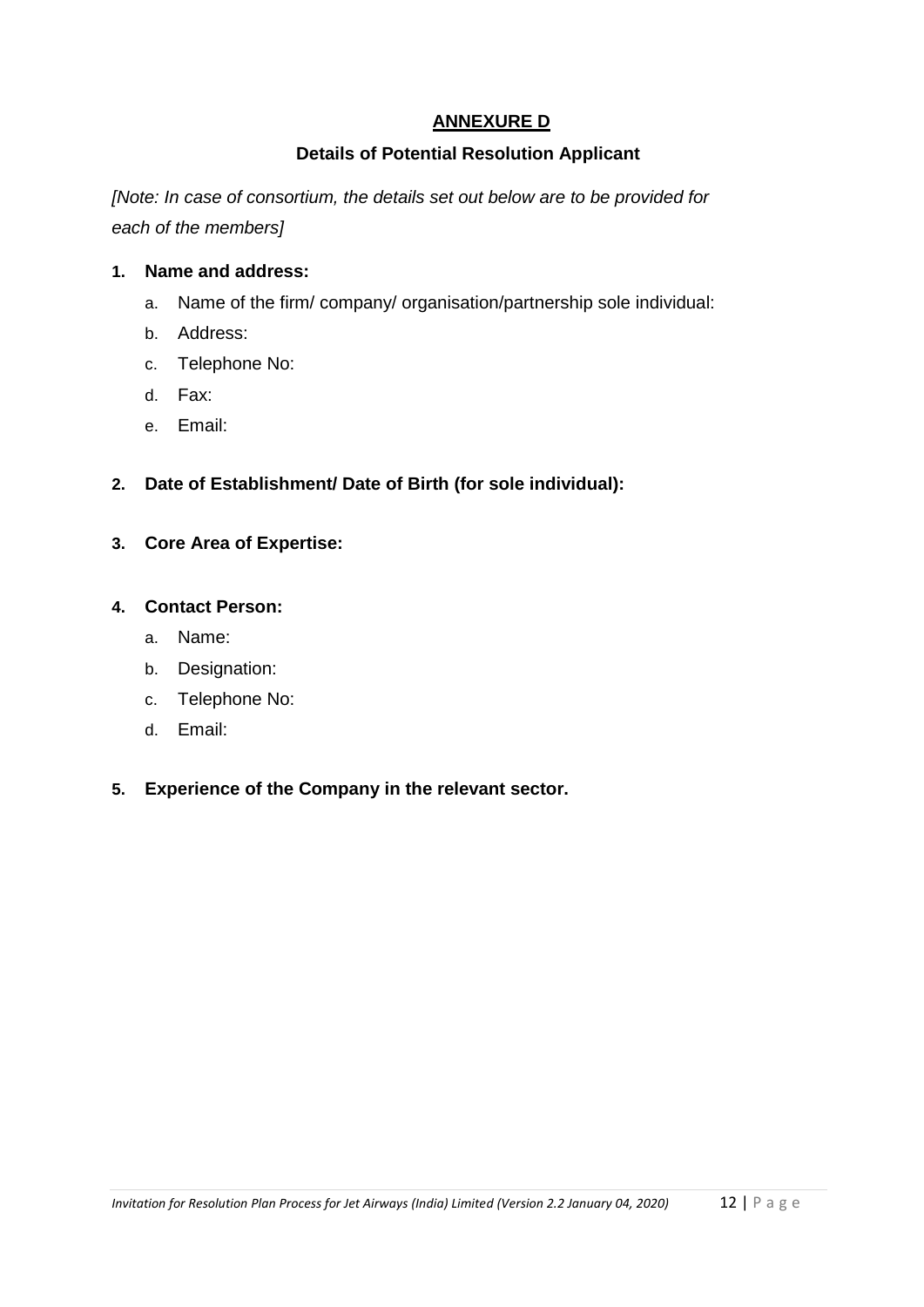## **ANNEXURE E**

## **UNDERTAKING BY RESOLUTION APPLICANT<sup>2</sup>**

To,

### **Ashish Chhawchharia**

Global One, 3rd floor, 252, LBS Marg, Kurla (West), Mumbai – 400 070

## (the "**Resolution Professional**")

Dear Sir,

**.** 

- **Sub:** Resolution Applicant's undertaking in relation to the invitation for expression of interest ("**Invitation for EoI**") by the Resolution Professional published on December 22, 2019 pursuant to the Insolvency and Bankruptcy Code of 2016 ("**Code**") and the process prescribed thereunder ("**Resolution Process**")
- 1. We, [*Insert name of the Resolution Applicant*] ("**Resolution Applicant**"), refer to the Invitation for EoI and our expression of interest pursuant to the same dated [ ], [2019/2020] ("Eol") and provide our unconditional acceptance of the terms and conditions set out in Invitation for EoI as amended from time to time in accordance with the procedure set out under the Code. Further and in relation to the said invitation for EoI and the requirements as set out in the Code, the Resolution Applicant undertakes, agrees and acknowledges that the Resolution Applicant (collectively, the "Undertaking"):
	- (a) meets the criteria specified by the committee of creditors under clause (h) of sub- section (2) of Section 25 of the Code;
	- (b) is not ineligible to participate in the Resolution Process under the provisions of Section 29A of the Code;
	- (c) shall upon any potential or actual contravention of any of the provisions of the Code or the IBC IRP Regulations, including any ineligibility or disqualification under the Resolution Process, immediately intimate the Resolution Professional of the same;
	- (d) has submitted interest in the EoI and other requisite information strictly as per the format prescribed in the Invitation for EoI, without any deviations or conditions and without setting out any assumptions or notes qualifying the invitation for EoI;

*Invitation for Resolution Plan Process for Jet Airways (India) Limited (Version 2.2 January 04, 2020)* 13 | P a g e <sup>2</sup> If the EoI is by a consortium, each member of the consortium must submit this undertaking.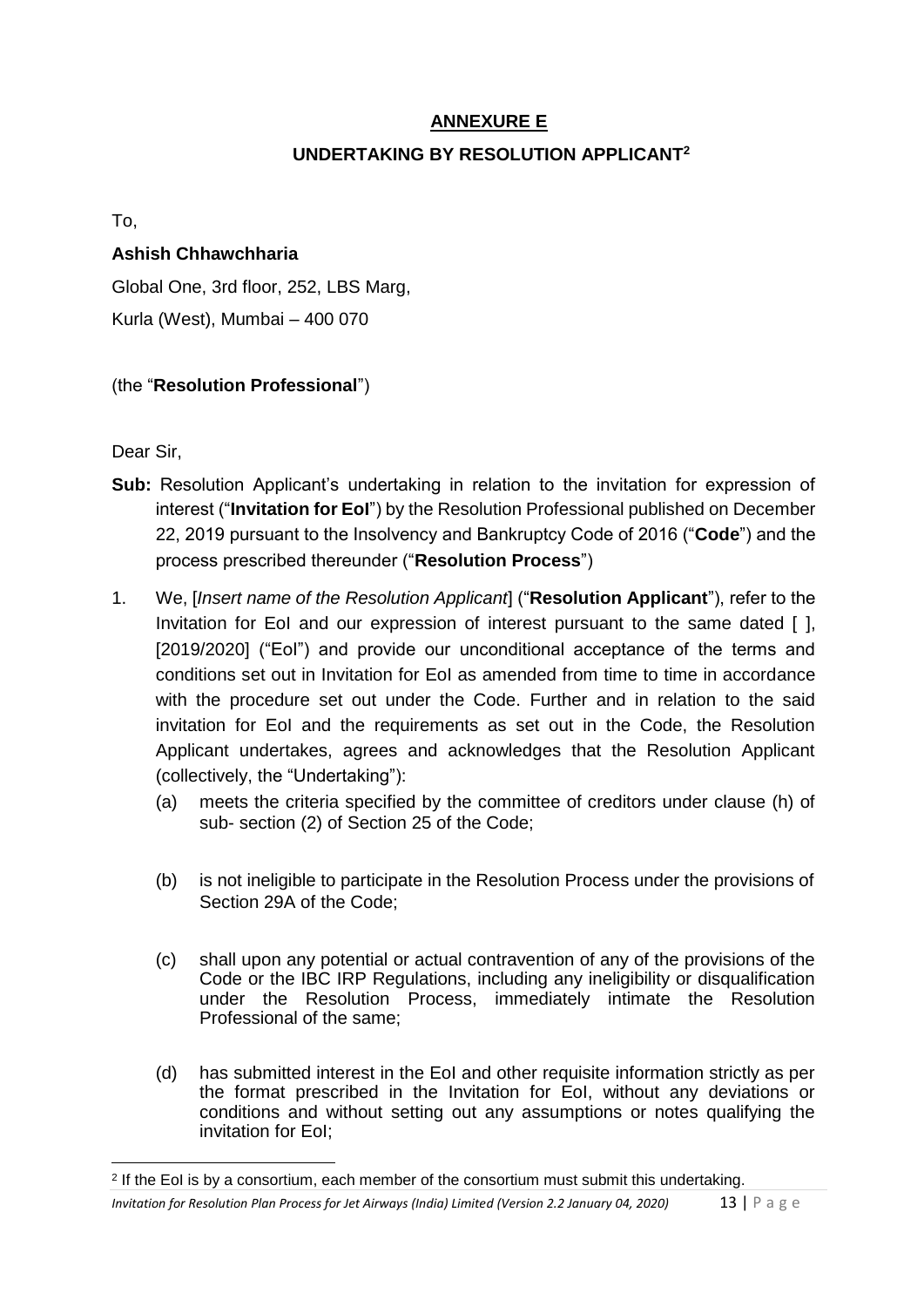- (e) has provided all information and data during this Resolution Process, in a manner that is true, correct, accurate and complete and no such information, data or statement provided by the Resolution Applicant is inaccurate or misleading in any manner; and
- (f) shall maintain confidentiality of the information received as a part of the Resolution Process and shall not use such information to cause any undue gain or undue loss to itself or any other person and shall comply with the requirements under sub-section (2) of Section 29 of the Code.
- 2. In addition to the undertaking set out under clause 1 (e) above, the Resolution Applicant confirms that all the confirmations, declarations and representations made in the EoI are valid as on the date of this Undertaking and acknowledge that the discovery of any false information or record at any time will render the Resolution Applicant ineligible under the Resolution Process and liable to forfeit any refundable deposit and attract penal action under the Code.

Thank you.

Yours sincerely,

**……………………………………..**

Rubber stamp/seal (if any) of the Resolution Applicant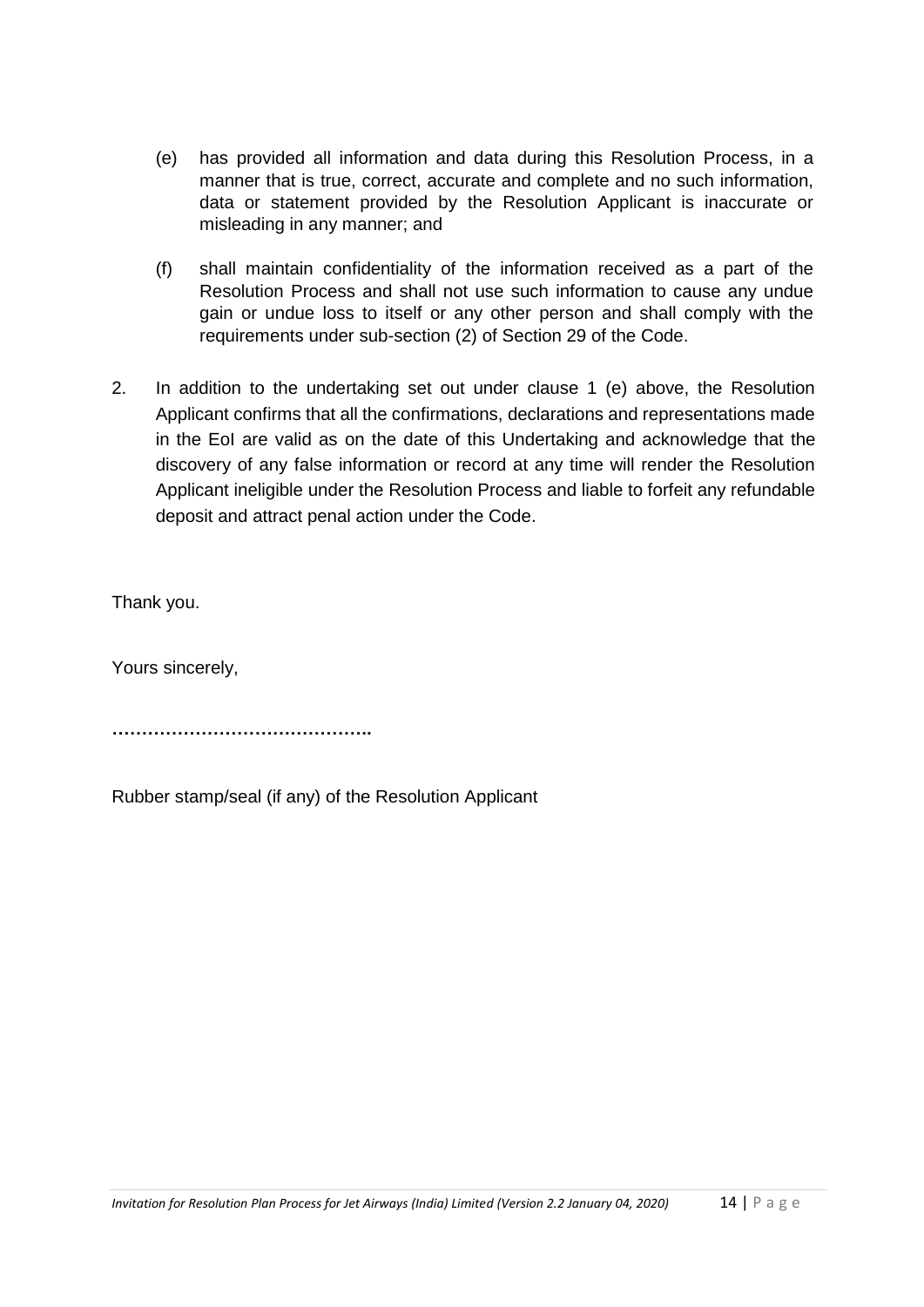# **ANNEXURE F**

# **Process and Guidelines on Virtual Data Room (VDR) access and Due Diligence**

- The Eligible PRAs will be provided access to the VDR for conducting their due diligence, once they are shortlisted as per the requirement of Regulation 36A(10).
- If the Eligible PRAs do not appear in the Final List, then the VDR access shall be withdrawn, without any prior intimation to the PRA.
- The PRAs need to provide details of email ids (maximum five email ids) to which the VDR access may be granted. Details for authorisation can be sent on RP.Jetairways@IN.GT.COM and [jal.rp@sbicaps.com](mailto:jal.rp@sbicaps.com) to the Resolution Professional.
- The PRAs will be given access to the information and documents related to the Corporate Debtor for a defined period. Presently, it is envisaged that the site inspections and due-diligence by the PRAs should be completed before February 08, 2020.
- The shortlisted prospective RAs can visit and inspect the assets/business locations/Office of the corporate debtor between 10am to 6pm from Monday to Saturday after confirming with the Resolution Professional and request for the same needs to be given via email RP.Jetairways@IN.GT.COM and [jal.rp@sbicaps.com](mailto:jal.rp@sbicaps.com) at least 48 hours in advance to the Resolution Professional.
- For site-visits, a maximum of 5 representatives of the prospective RAs are permitted on each visit. Further, all transportation / accommodation / lodging expenses and any other associated costs of due-diligence or inspection will be borne by the shortlisted prospective RAs.
- The information in this document and the VDR along with all other documents provided to the Prospective RAs has been collated for the preliminary reference of the recipients in making their own evaluation of the corporate debtor and does not purport to be accurate, comprehensive or complete. All information provided herein and/or disclosed pursuant to the terms hereof has been provided by the Corporate Debtor and has not been independently verified. All recipients should conduct their own diligence, investigation and analysis of the Corporate debtor and the data set forth in the VDR and otherwise provided. While the information has been prepared in good faith, no representation or warranty, express or implied, is or will be made and no responsibility or liability is or will be accepted by the Resolution Professional, its professional advisors, the Corporate debtor or by any of its officers, employees or agents and/or the Committee of Creditors in relation to the accuracy, fairness, authenticity or completeness of this document or any other written or oral information made available to any interested party or its advisers and any such liability is expressly disclaimed.
- All information regarding the past performance of the Corporate Debtor is not a guide for future performance. Forward-looking statements in this document/RFP or any other document in the VDR, if any, are not predictions and may be subject to change without notice. Actual results may differ materially from these forward-looking statements due to various factors. In so far as the information contained in the VDR includes current or historical information, the accuracy, authenticity, correctness, fairness, and completeness of such information cannot be guaranteed. This document has not been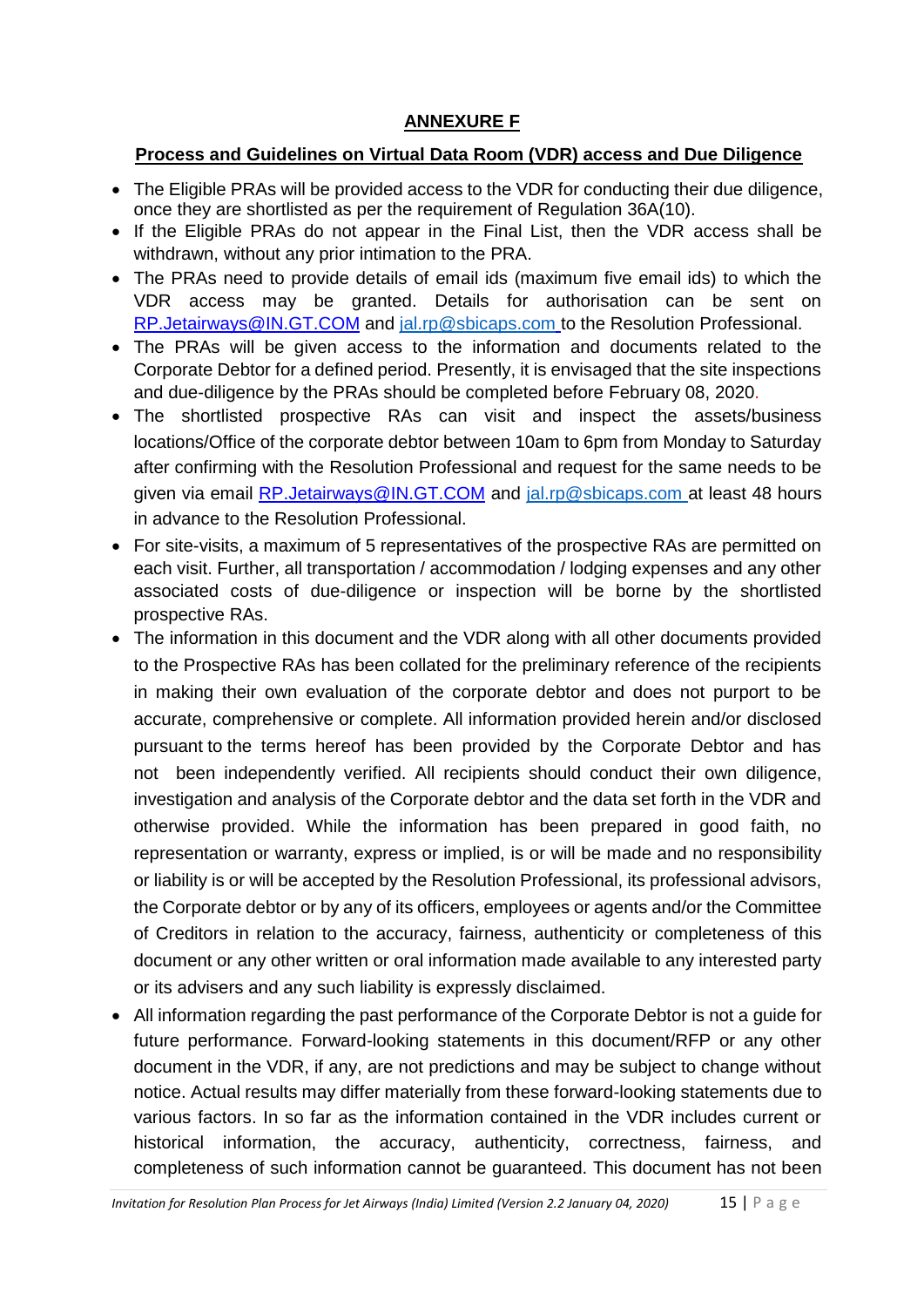approved and will or may not be reviewed or approved by any statutory or regulatory authority in India or by any stock exchange in India or any other jurisdiction. This document is not all inclusive and does not contain all of the information that the recipient may consider material for the purpose of the Proposed Transaction.

 The recipient acknowledges that it will be solely responsible for its own assessment of the market and the market position of the corporate debtor and that it will conduct its own analysis and be solely responsible for forming its own view of the potential future performance of the business of the corporate debtor.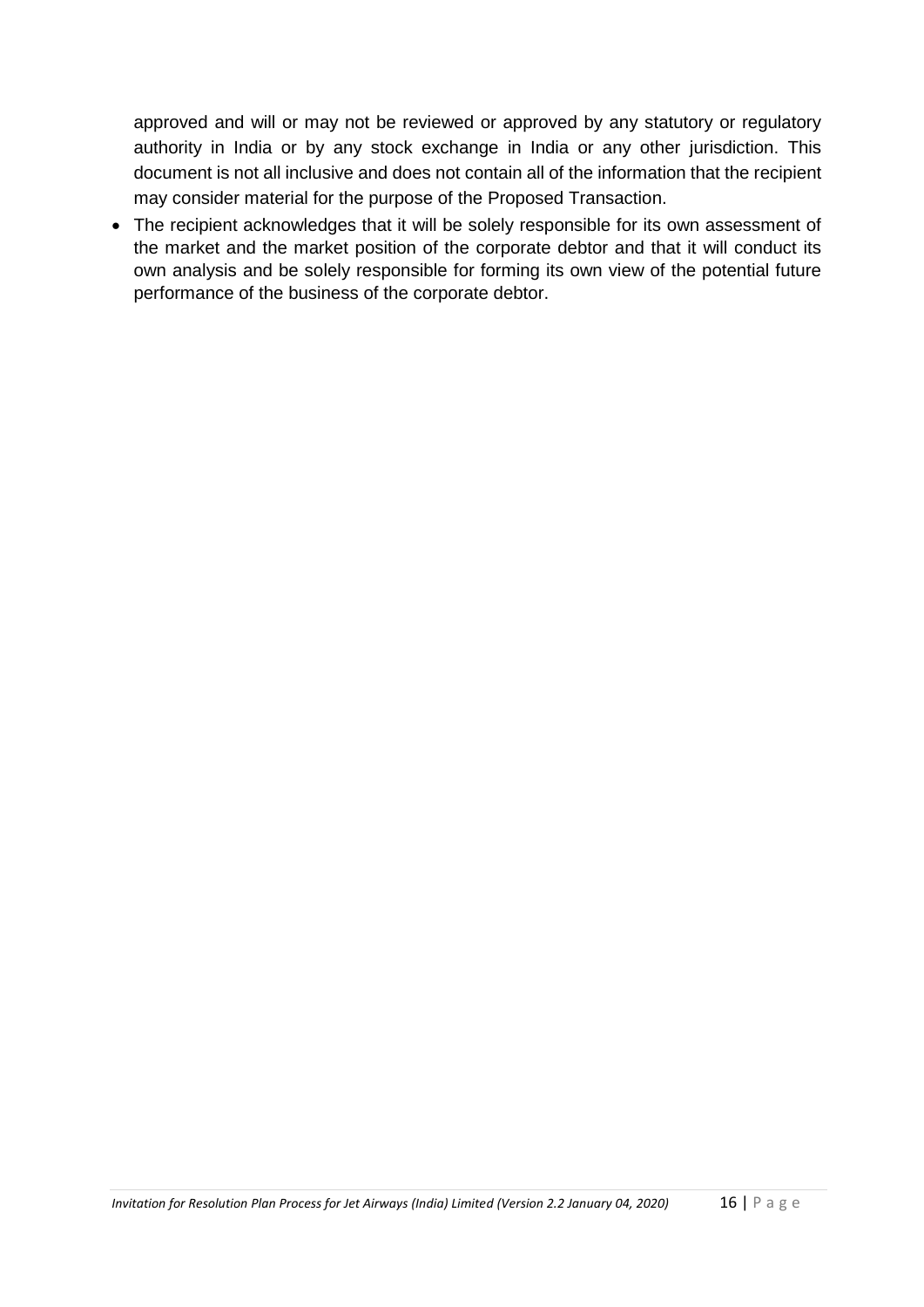### **ANNEXURE G**

#### **POWER OF ATTORNEY FOR NOMINATION OF LEAD CONSORTIUM MEMBER**

(Note: To be on non-judicial stamp paper of appropriate value as per applicable law relevant to place of execution. Where the entity providing Power of Attorney is in jurisdictions outside India, kindly provide appropriate opinion on enforceability in India, and the relevant jurisdictions.)

Whereas, …………………………, ………………………… and ……………………..., (collectively the "Consortium") being Members of the Consortium are interested submitting an Expressions of Interest ("EoI") for the submission of resolution plan under corporate insolvency resolution process ("CIRP") for Jet Airways (India) Ltd. (the "Corporate Debtor"); and

Whereas, it is necessary for the Members of the Consortium to designate one of entities as the Lead Consortium Member with all necessary power and authority to do for and on behalf of the Consortium, all acts, deeds and things as may be necessary in connection with or incidental to the submission of EoI for the submission of resolution plan under CIRP for the Corporate Debtor.

Know all persons by these presents, We M/s …………………... having our registered office at ………………………, M/s.………………………, having our registered office at ………………………,M/s. …………………….., having our registered office at …………………….., and M/s…………………….., having our registered office at …………………….., (hereinafter collectively referred to as the "Consortium Members") do hereby irrevocably designate, nominate, constitute, appoint and authorize [M/s] ………………………………………………… having its registered office at ……………………., being one of the members of the consortium as the Lead Consortium Members and true and lawful attorney of the consortium (hereinafter referred to as the "Attorney") and hereby irrevocably authorise the Attorney to do on our behalf and on behalf of the consortium, all or any of such acts, deeds or things as may be necessary in connection with or incidental to the submission of the EoI and participation in the CIRP of the Corporate Debtor or any other document as may be required under or pursuant to the EoI, including but not limited to signing and submission of the EoI and all other documents in relation to EoI including but not limited to undertakings, letters, certificates, acceptances, clarification, or any other deeds or documents that the resolution professional may require and generally to represent the Consortium in its dealings with the resolution professional and the committee of creditors or any person, in all matters in connection with or relating to or arising out of the EoI or the CIRP.

We hereby ratify all acts, deeds and things done or to be done by our said attorney pursuant to this Power of Attorney and that all acts, deeds and things done by our aforesaid Attorney shall be binding on us and shall always be deemed to have been done by us.

All the terms used herein but not defined shall have the meaning ascribed to such terms under the Expression of Interest.

In witness where of we the Members of the Consortium above named have executed this power of attorney on this …………………. Day of ………. [2019/2020].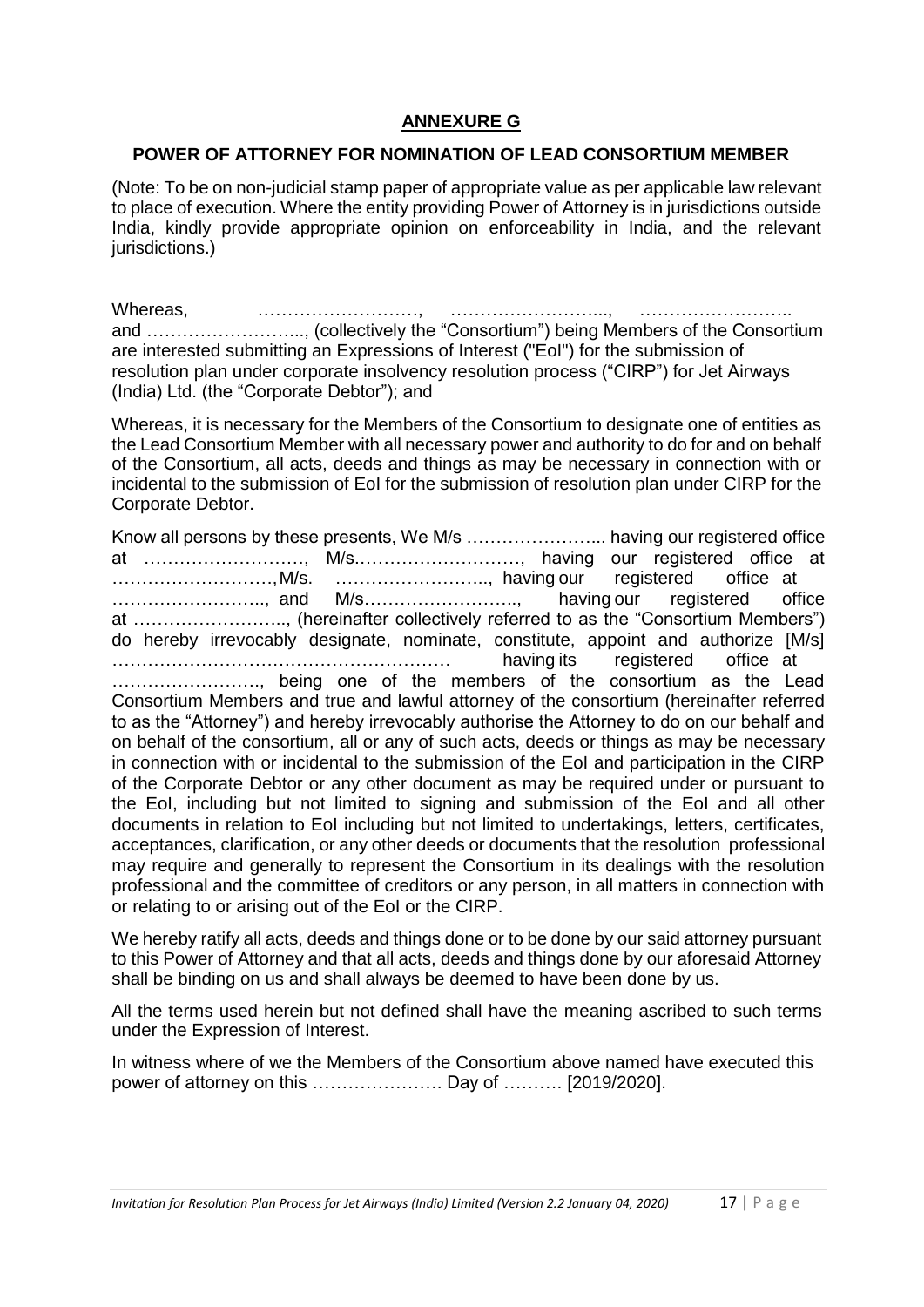Signed by the within named

[Insert the name of the executant entity]

through the hand of

……………………………………………………

(Name, designation and address of the executant)

Duly authorised by the board of [insert name of the executant entity] to issue such Power of Attorney

Dated this ………………………… day of ………

Accepted

……………………………………

Signature of Attorney

(Name, designation and address of the Attorney)

……………………………………

Signature and stamp of Notary of the place of execution or such other requirements as may be relevant in the jurisdiction of incorporation of the entity.

#### Attested

(Common seal of ……………… has been affixed in my/our presence pursuant to Board of Director's Resolution dated……passed by the board of the entity providing power of attorney.)

#### WITNESS:

1. ……………………………………………….

(Signature) Name …………………………………. Designation...........…………………..

2. ……………………………………………….

(Signature)

Name ………………………………….

Designation...........…………………..

(To be executed and signed by all the Members of the Consortium)